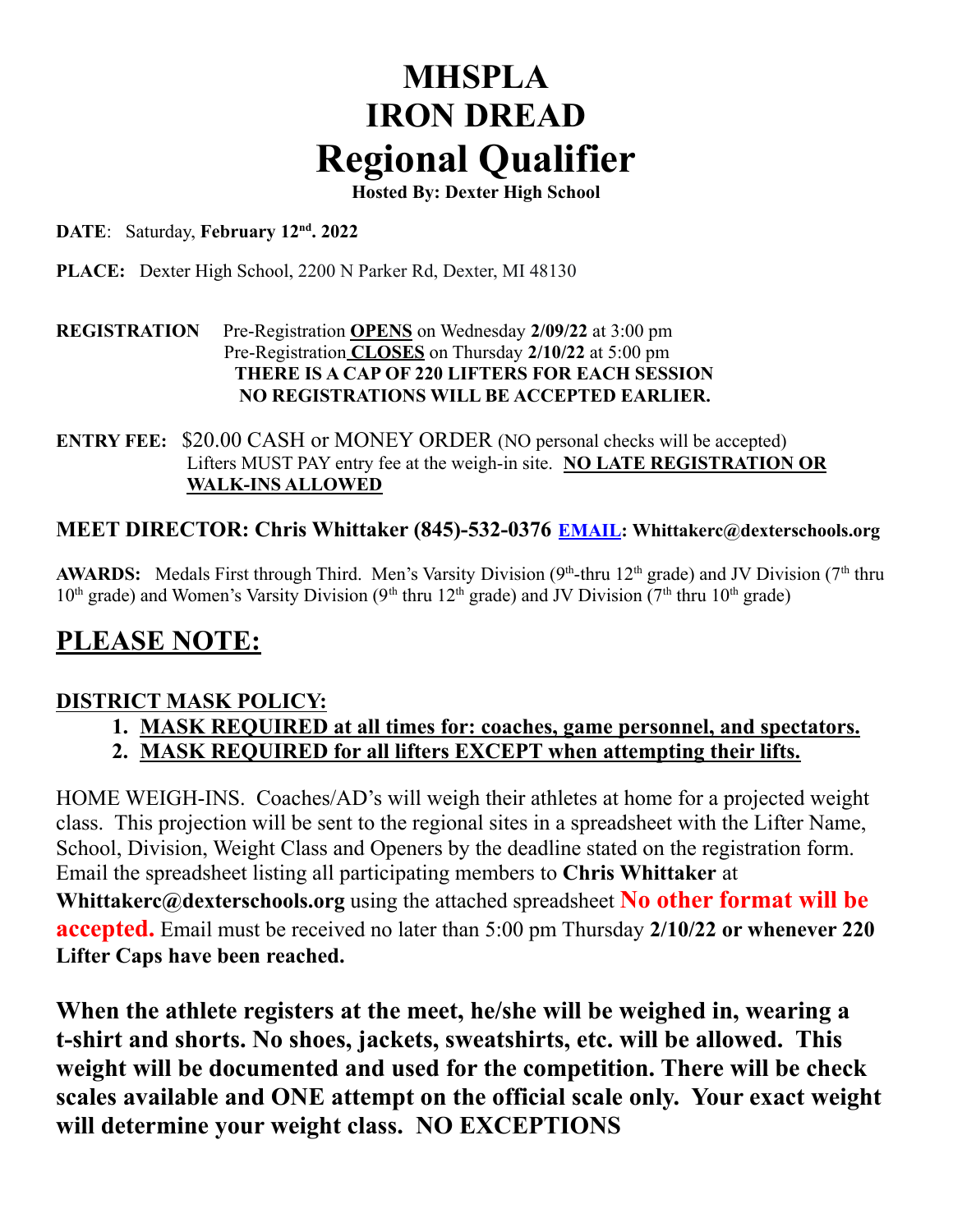## **ALL LIFTERS MUST BE REGISTERED AND WEIGHED IN ONE HOUR PRIOR TO THE SCHEDULED START OF LIFTING. PLEASE PLAN ACCORDINGLY.**

**TEAM AWARDS**: Top 2 teams in each division. JV Womens, Varsity Womens, JV Mens, Varsity Mens

**DOORS OPEN AT 6:45 am**

#### **WOMENS DIVISONS**

**CHECK-IN BEGINS: 7:00 am CHECK-IN ENDS: 8:00am LIFTER MEETING: 8:00-8:10am COACHES MEETING: 8:15am WARM-UP (IN WEIGHT ROOM): 8:10am REPORT TO PLATFORM 8:50am NATIONALANTHEM: 8:57am LIFTING BEGINS: 9:00am**

#### **MEN DIVISIONS**

**CHECK-IN BEGINS: 10:00am CHECK-IN ENDS: 11:00am LIFTER MEETING: 11:00-11:10am COACHES MEETING: 11:30am WARM-UP (IN WEIGHT ROOM): 11:10am REPORT TO PLATFORM: 11:50 am NATIONALANTHEM: 11:57am LIFTING BEGINS: 12:00pm**

**ELIGIBILITY:** Open to all  $7<sup>th</sup>$ -12<sup>th</sup> grade lifters. Students MUST be enrolled in the school that they are lifting All students MUST be eligible to compete according to their school's eligibility standards. ALL LIFTERS MUST BE DRUG-FREE FOR A MINIMUM OF 36 MONTHS. All lifters must qualify at a MHSPLA qualifying meet in order to compete at the State Finals.

**RULES**: MHSPLA rule will govern this meet.

#### **WEIGHT CLASSES:**

MEN: 114, 123, 132, 145, 155, 165, 181, 194, 207, 220, 242, 275, SHW WOMEN: 97, 105, 114, 123, 132, 145, 155, 165, 181, 198, 220, 242, 242+

#### **EQUIPMENT:**

This will be a RAW Meet. Shorts and Short Sleeve T-shirt. No singlet's or squat shorts allowed. No tights 4-inch belt ONLY. No padding in back or any type of Velcro straps allowed. Compression shirts/shorts are acceptable. Long socks REQUIRED for deadlift.

**ADMISSIONS**: \$5.00 individual (11-59 yrs) - FREE for 10 yrs and under, military, police, Fire/EMS (ID Required) & 60+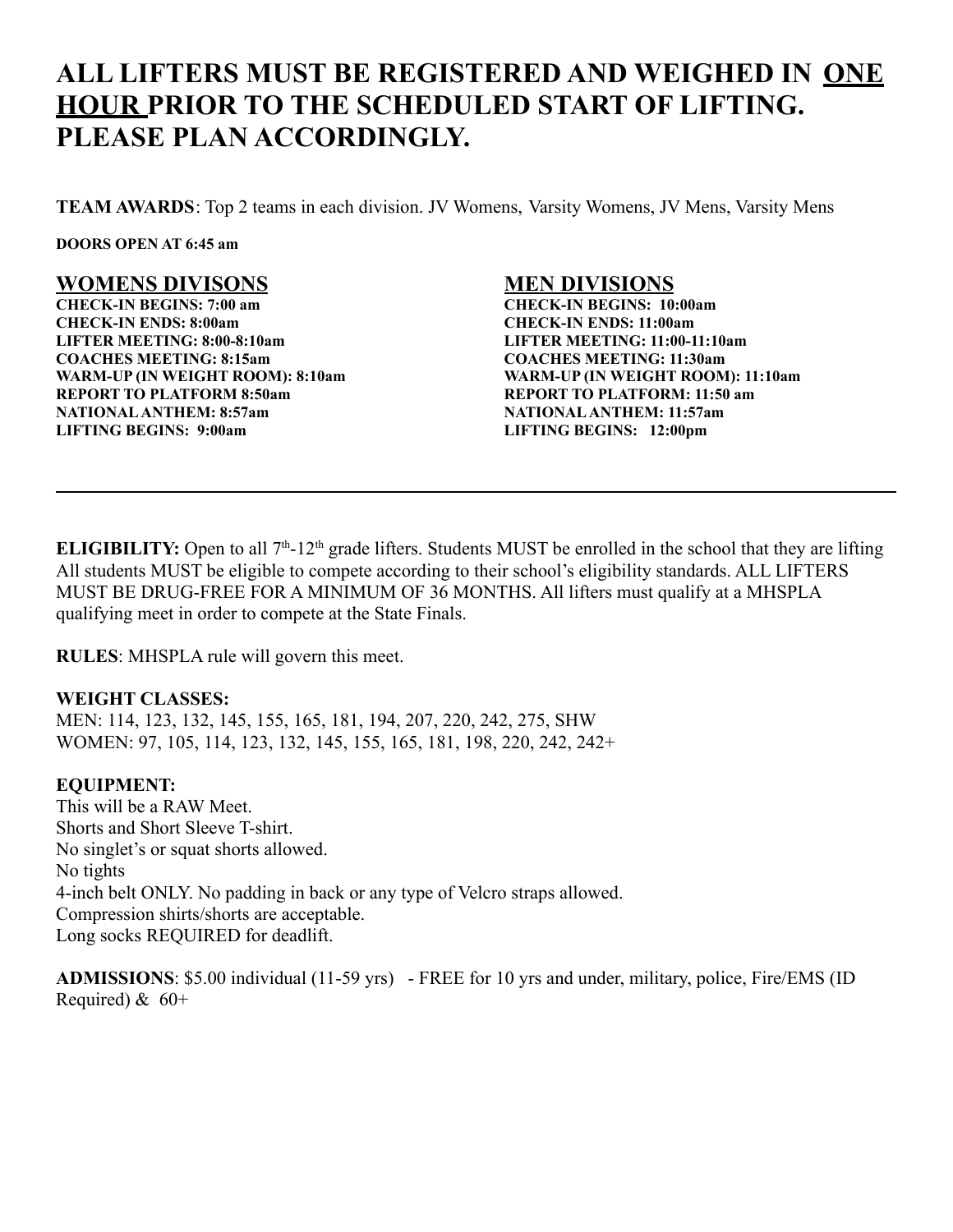## **IRON DREAD**

#### Regional Qualifier - Entry Form

\$20.00 per lifter registration

| Grade        | Weight Class                                  |                  |       | Sex         |           |                |
|--------------|-----------------------------------------------|------------------|-------|-------------|-----------|----------------|
| Name         |                                               |                  |       | High School |           |                |
| Home Address |                                               |                  |       |             |           |                |
|              |                                               |                  |       |             |           |                |
| Openers:     | Squat                                         |                  | Bench |             | Dead Lift |                |
|              | <b>Check Division Entered:</b><br>JV<br>Women | Varsity<br>Women |       |             | JV Men    | Varsity<br>Men |

In consideration of the acceptance of my entry form in this Power lifting competition, I intend to be legally responsible for not only myself, but also my heirs, my executors, and my administrators. In signing this release from liability, I waive and release everyone connected with competition from any and all liability, which may arise from this competition. In addition to the foregoing, I specifically release **DEXTER COMMUNITY SCHOOLS** and the meet directors, meet assistants and

anyone connected with this contest, regardless of his/her contribution. Participant's Signature

| Parent Signature    |  |  |
|---------------------|--|--|
| Parent Name Printed |  |  |

Payment must be in **CASH** or **MONEY ORDER** ONLY. (No personal checks will be accepted.) Please make money orders out to **(Iron Dread SC)** ONLY.

#### **RELEASE FROM LIABILITY AND CONSENT TO DRUG TEST**

In consideration of the acceptance of my entry in the Power lifting competition I intend to be legally bound, for not only myself but also for my heirs, my executors, and my administrators. By signing this release from liability, I waive and release everyone connected with competition from any and all liability, including any results of negligence which may arise from this competition. Moreover, I agree that any testing method which the meet director and the sponsors of this meet use to detect the presence of strength-inducing drugs SHALL BE CONCLUSIVE. That is, whether I think results of the tests are right or wrong I agree that I have no right to challenge the results of the drug tests. I further agree to submit to any physical tests which may be necessary to complete drug testing. Should I fail to pass the drug test I agree to forfeit any trophy or award which I otherwise have won. I understand and agree that if I fail to pass the drug tests, my name will appear on a published list of suspended members. If determined that I have failed the drug test, I agree to waive any claim for which legal relief is available. I agree to pay any attorney fee and litigation expenses incurred by any person, real or corporate, whom I may sue in an effort to challenge this Release form. I understand that my agreement to pay attorney fees and litigation expenses is the Sine Qua Non for the acceptance of my entry in this contest. If any provision of this release from liability shall be deemed by a court of competent jurisdiction to be invalid, the remainder of this Release from Liability shall remain in full force and effect. I also certify with my signature that this release/agreement cannot be modified orally.

SIGNATURE IN FULL OF APPLICANT LETTER LATE AND A LATE OF A LATE OF A LATE OF A LATE OF A LATE OF A LATE OF A LA

SIGNATURE IN FULL OF PARENT OR GUARDIAN WILL OF THE SERVICE OF STREET AND SERVICE OF PARENT OR GUARDIAN